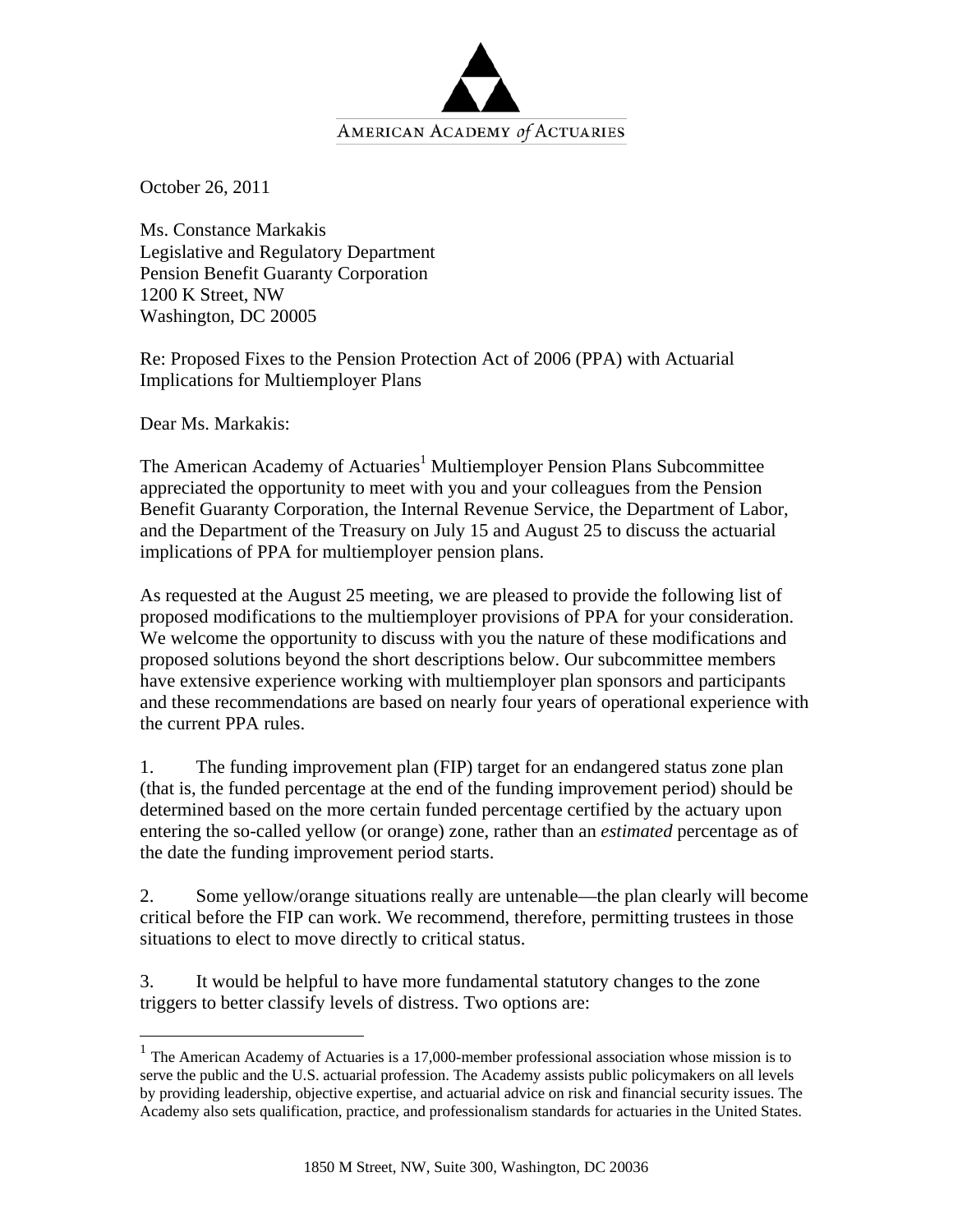(A) Extend the solvency test for critical status (to 10 years) and (B) Allow an exemption for a plan that otherwise would enter endangered status simply because of a funding level below 80 percent, *if* that plan is projected (under best estimate assumptions and methods) to be above 80 percent within seven years (based on the currently bargained contribution rates and current plan provisions)

4. During the funding improvement period, drop the yellow zone prohibition against reducing the contribution rate, as this is counterproductive in some situations, such as when (a) an employer requires a temporary reprieve to avoid or work through bankruptcy; or (b) the FIP requires a temporary spike in contribution rates (to avoid a falling into critical status) but a lower rate subsequently is acceptable). The current restriction can have the effect of forcing employers out and reducing aggregate contribution income.

5. Plans should be deemed to eliminate (not suspend) lump sums based on the accrued benefit when in critical status. If a plan wants to restore accelerated benefit options upon emergence, the trustees can decide to do so at that time. (Currently, actuarial projections for emergence usually would not include the automatic restoration. There could be a circular problem with the restoration of those provisions driving plans right back into critical status.) Red zone plans, however, should be allowed to pay those lump sums to an estate when it is the beneficiary.

6. For a plan making a direct transition from the yellow into the red zone, the critical status rules should start as soon as the rehab plan is disseminated, rather continuing to operate under the Funding Improvement Plan for up to three more years until the rehab period starts.

7. Specify that the imposition of the default schedule will not occur until 180 days after receipt of the funding improvement or rehab plan schedules. Currently, it is unclear how to handle situations in which the CBA expired either before entering the red or yellow zone or soon thereafter but before the schedules were promulgated.

8. We understand that the current PBGC view is that critical status surcharges should be included in the determination of the withdrawal liability annual payment. Rather than wait for this to be litigated over the next few years, we suggest that the appropriate treatment be codified in some way.

9. Reevaluate the reorganization rules as they currently do not work and should be harmonized with the PPA critical status rules, including rehabilitation plan operation (especially prior to anticipated insolvency).

The Multiemployer Subcommittee appreciates the opportunity to share comments with the regulatory agencies on the actuarial implications for multiemployer pension plans of various corrections to PPA. We would be happy to further discuss our comments in more detail or to provide other technical assistance if needed. If you have any questions or